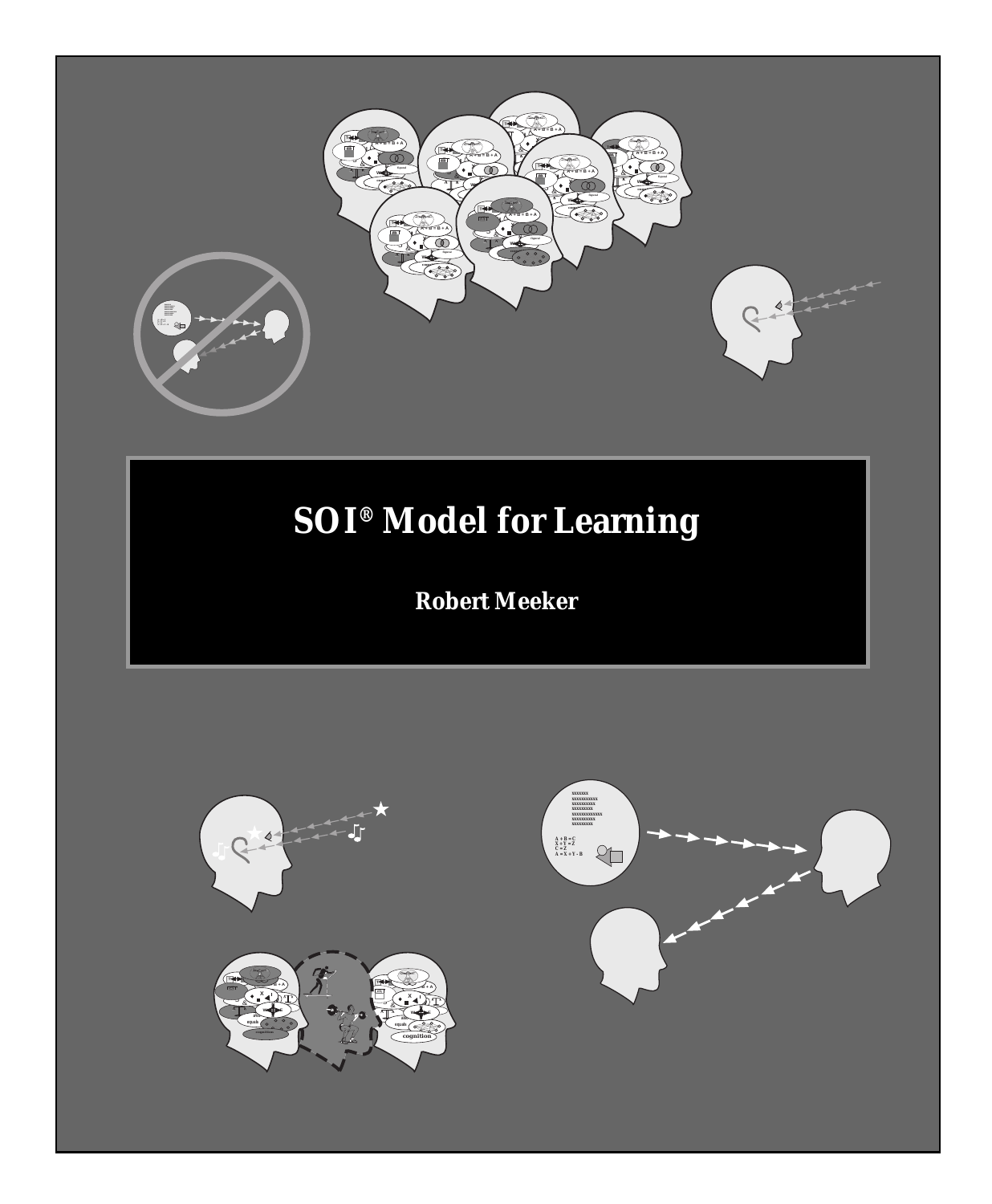#### **Copyright 1996, Robert Meeker**

**This document uses Multi-Channel Communication, an instructional procedure designed by Meeker Creativity Consultants.**

**Published by:**

**SOI Systems™ 45755 Goodpasture Road, Vida, OR 97488 (541) 896-3936**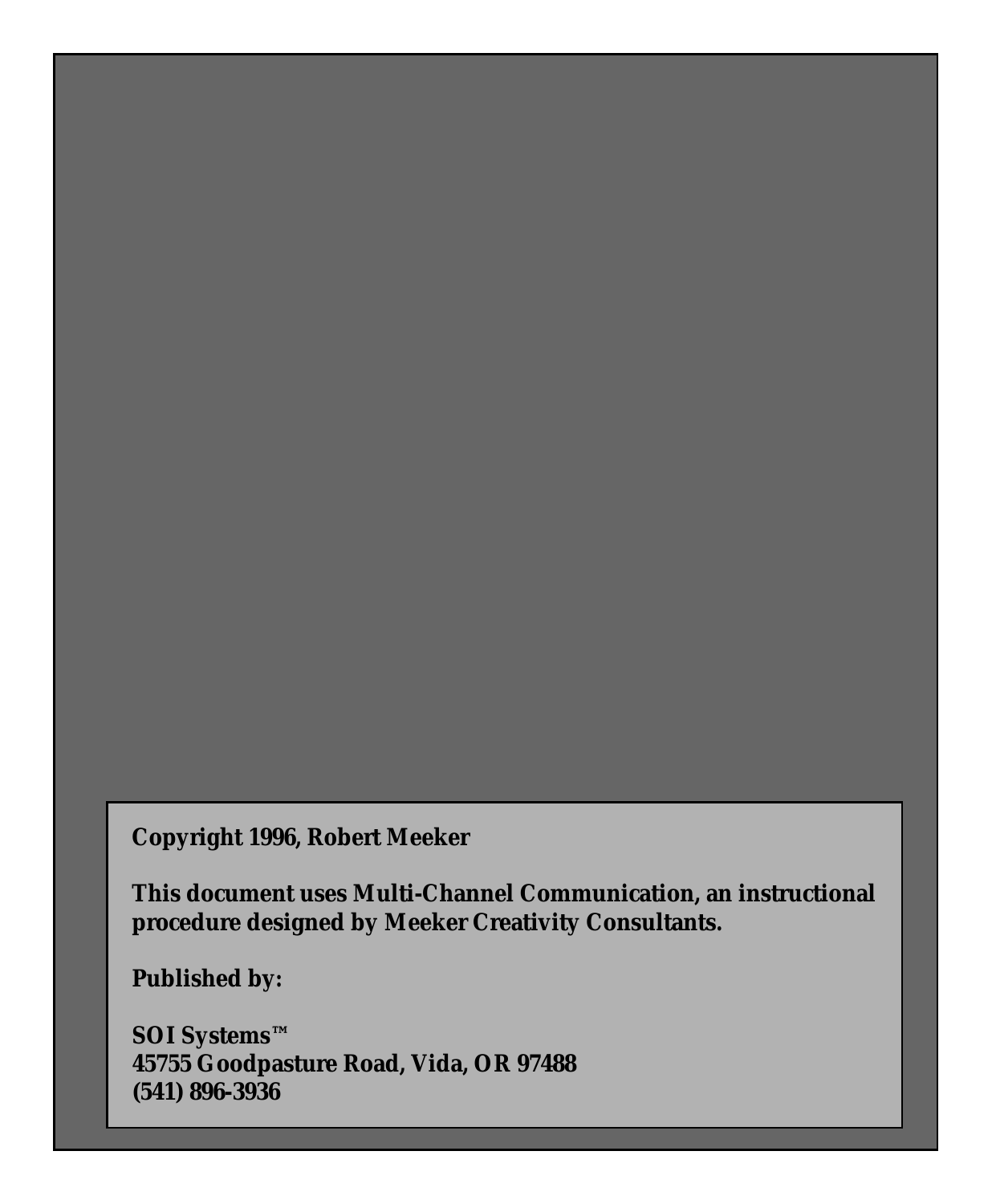# **Every formal learning situation has three parts.**

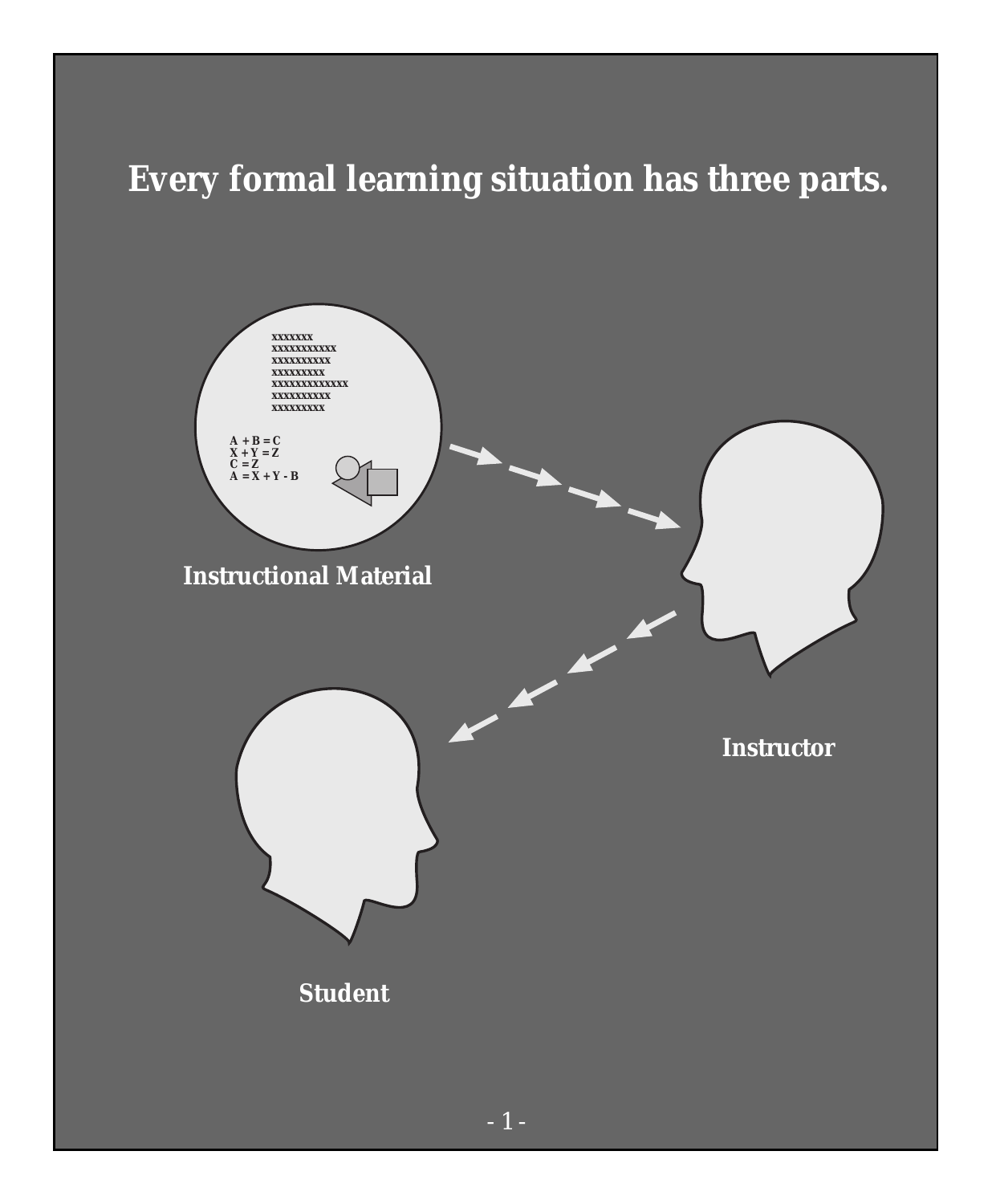#### **Instructional Content**



**Most instructional material is well prepared and appropriate for the level of the student.**

**Occasionally, of course, the instructional material is not well prepared or is not appropriate to the level of the student. On those occasions, the instructor or the student may overcome the poor instructional material or may find alternative material that is well prepared and appropriate for learning.**

**In general, however, the instructional material is not the source of learning difficulties.**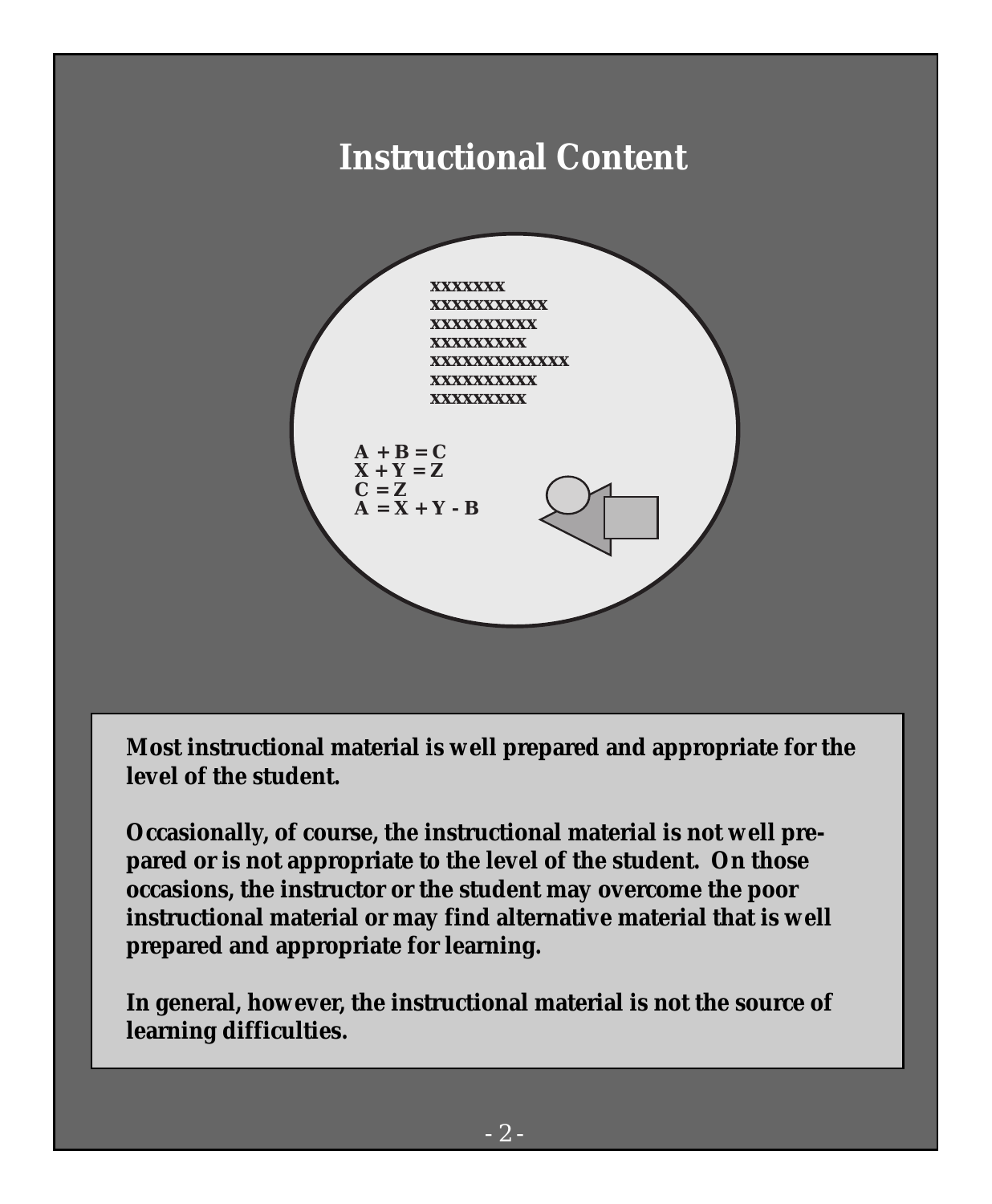

**Most instructors are well prepared.**

**They have studied both the instructional content, and the methods of teaching.**

**Occasionally, of course, the instructor is not well prepared in the content area, or in the methods of teaching. When that happens, students may overcome poor instruction by themselves, or they may need to wait for another instructor who is well prepared.**

**In general, however, instructors are not the source of learning difficulties.**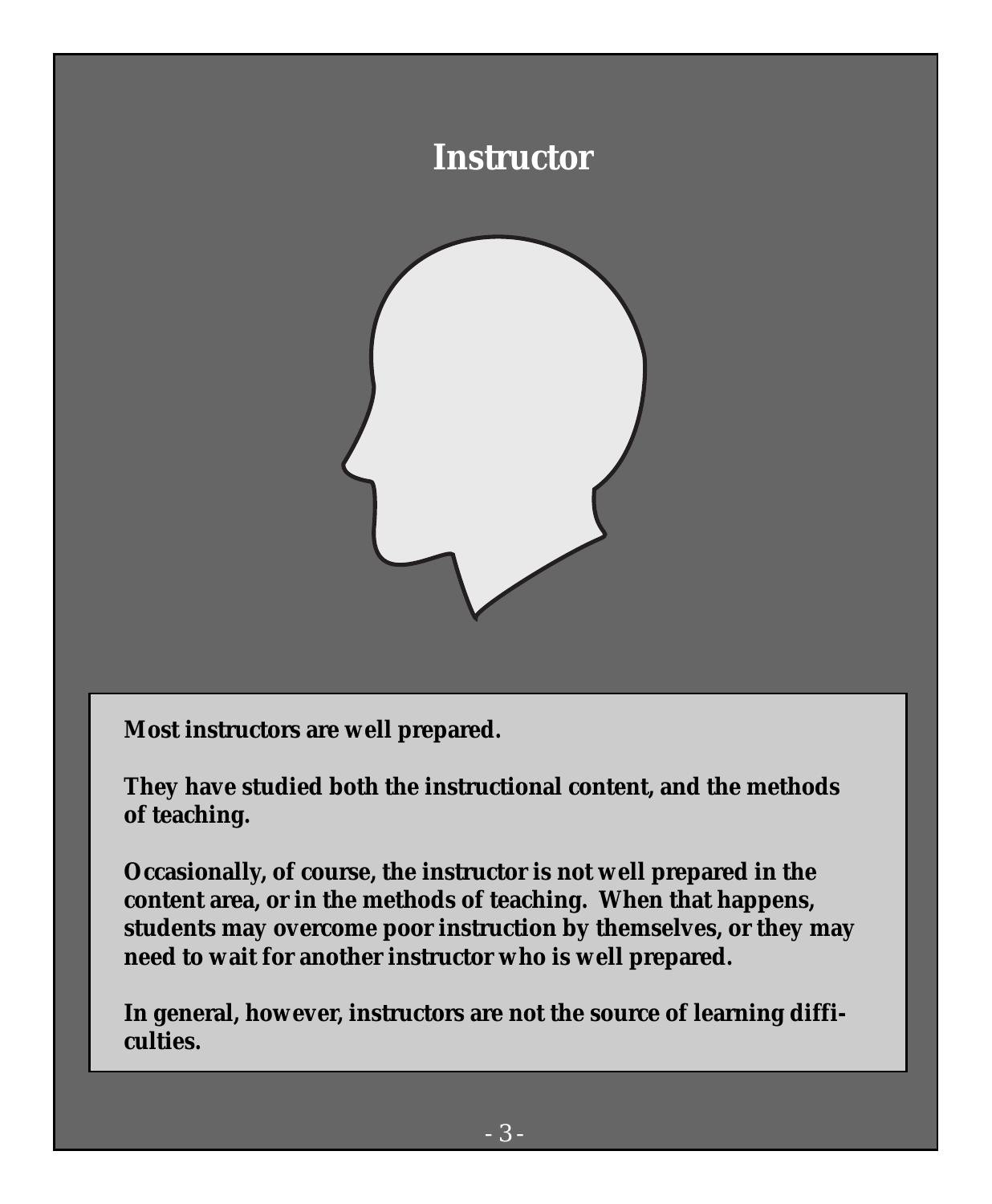

**We will focus on the students' part in the learning situation.**

**Many students come to a learning situation well prepared to learn. If these students apply themselves—if they attend to the instruction and study—they will learn.**

**But there are students who come to a learning situation unprepared to learn.**

**No matter how much effort these students make—no matter how hard they try—they probably will not learn.**

**To aid these students, we must first help them to understand why they are not learning.**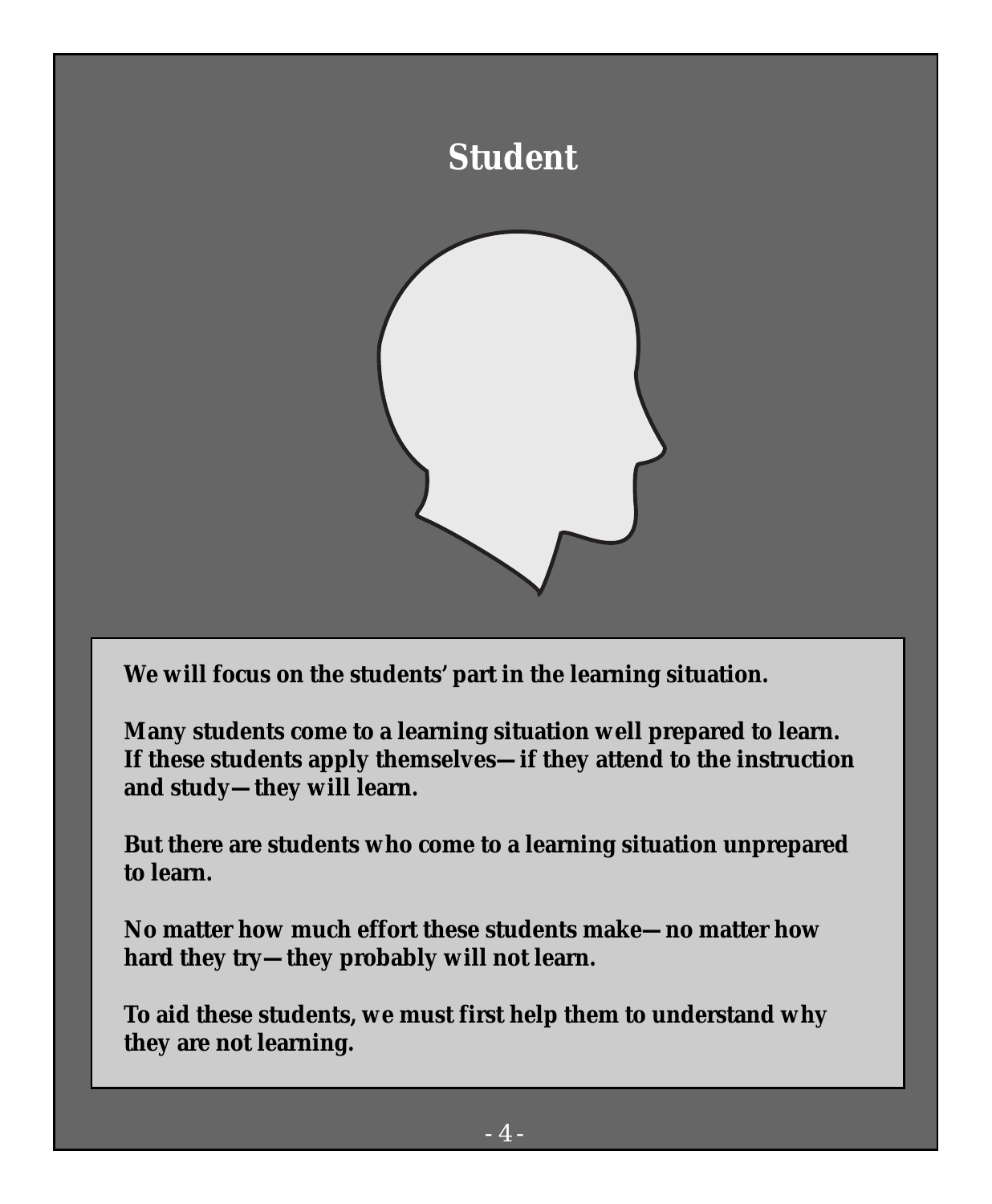### **Why do some students fail to learn?**



**In order to learn, students must be able to:**

**receive, process, assimilate, store, and use**

**the information that is being presented.**

**It is assumed that students can do all of these things.**

**Let's see what happens when students do not meet these assumptions.**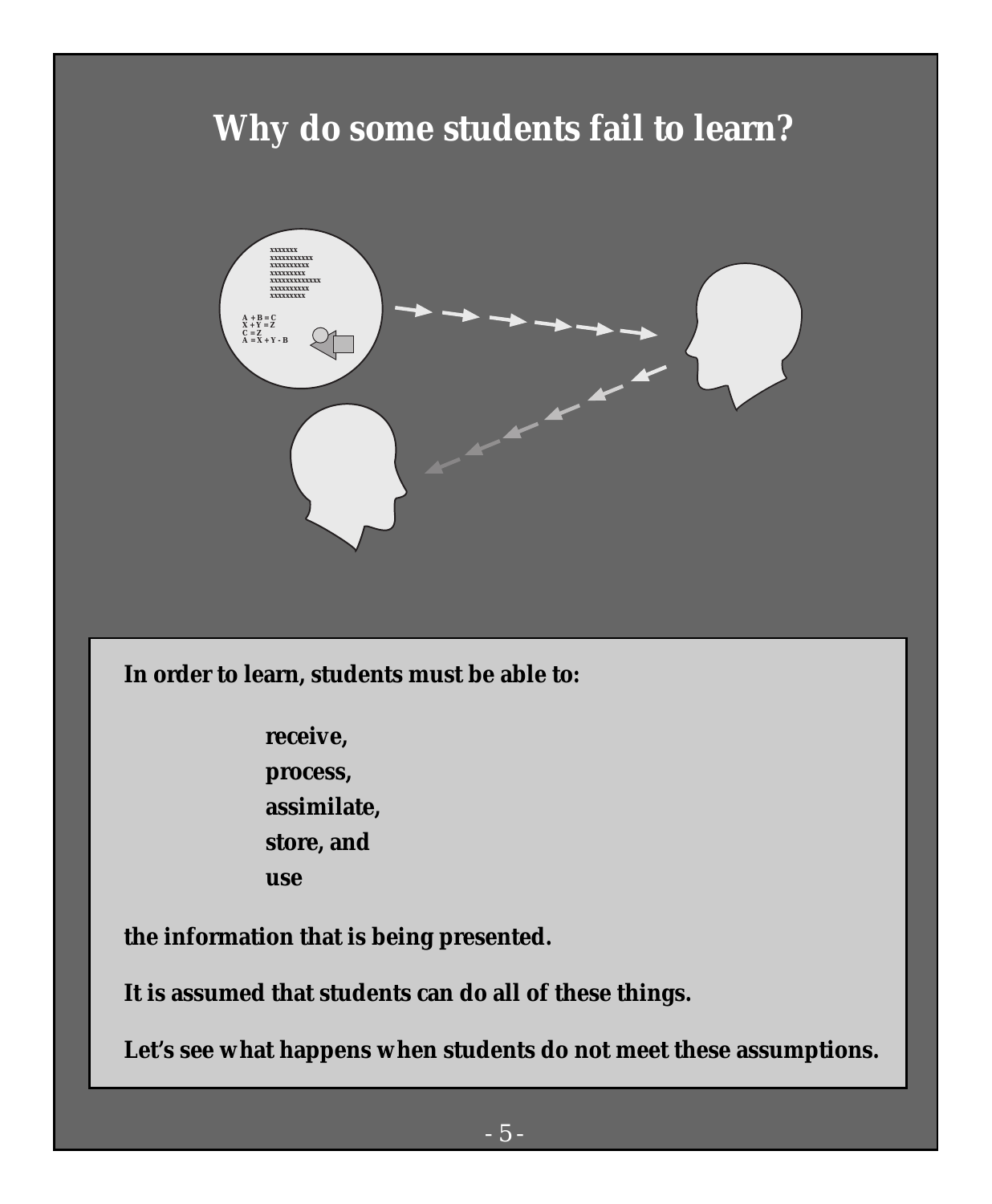### **Receiving Information**



**In most instruction, we receive information in two ways:**

**by sight—we see the information,**

**by sound—we hear the information.**

**When students cannot see or hear adequately, they cannot learn, because they do not receive the information being presented.**

So, our first step in helping students who are not learning, is to make certain that they can:

SEE and HEAR.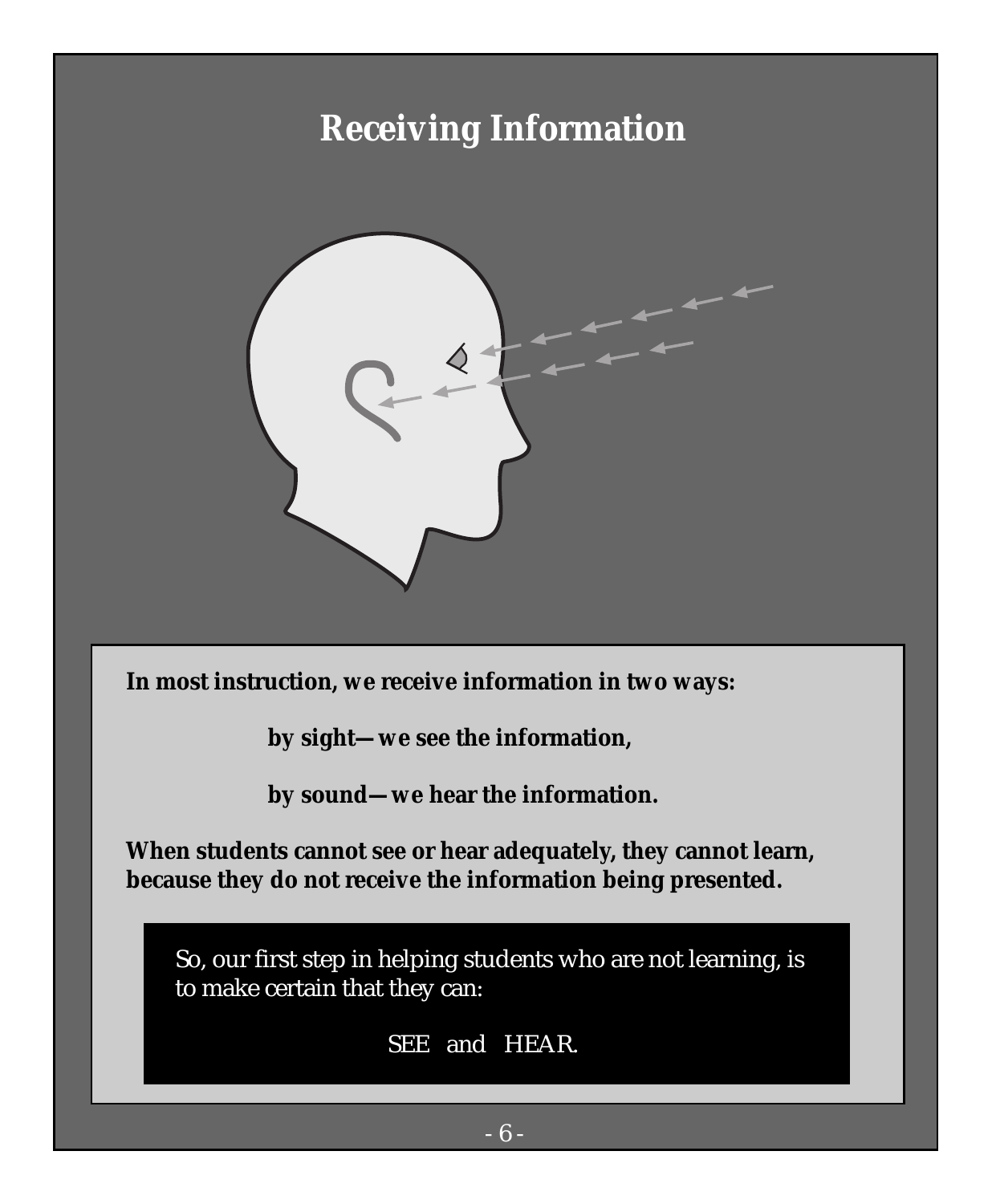#### **Processing Information**



**Once we receive information, we must process it. Have you ever looked at something and not really "seen" it? Not seeing it well enough to tell someone later what you had seen? You looked, you saw, but you did not process.**

**Many students who do not learn, see the information on the page, but they do not process it.**

**Many students who do not learn, hear what the instructor says, but they do not process it.**

So, our next step in helping students who are not learning, is to make certain that they have the

SKILLS for PROCESSING.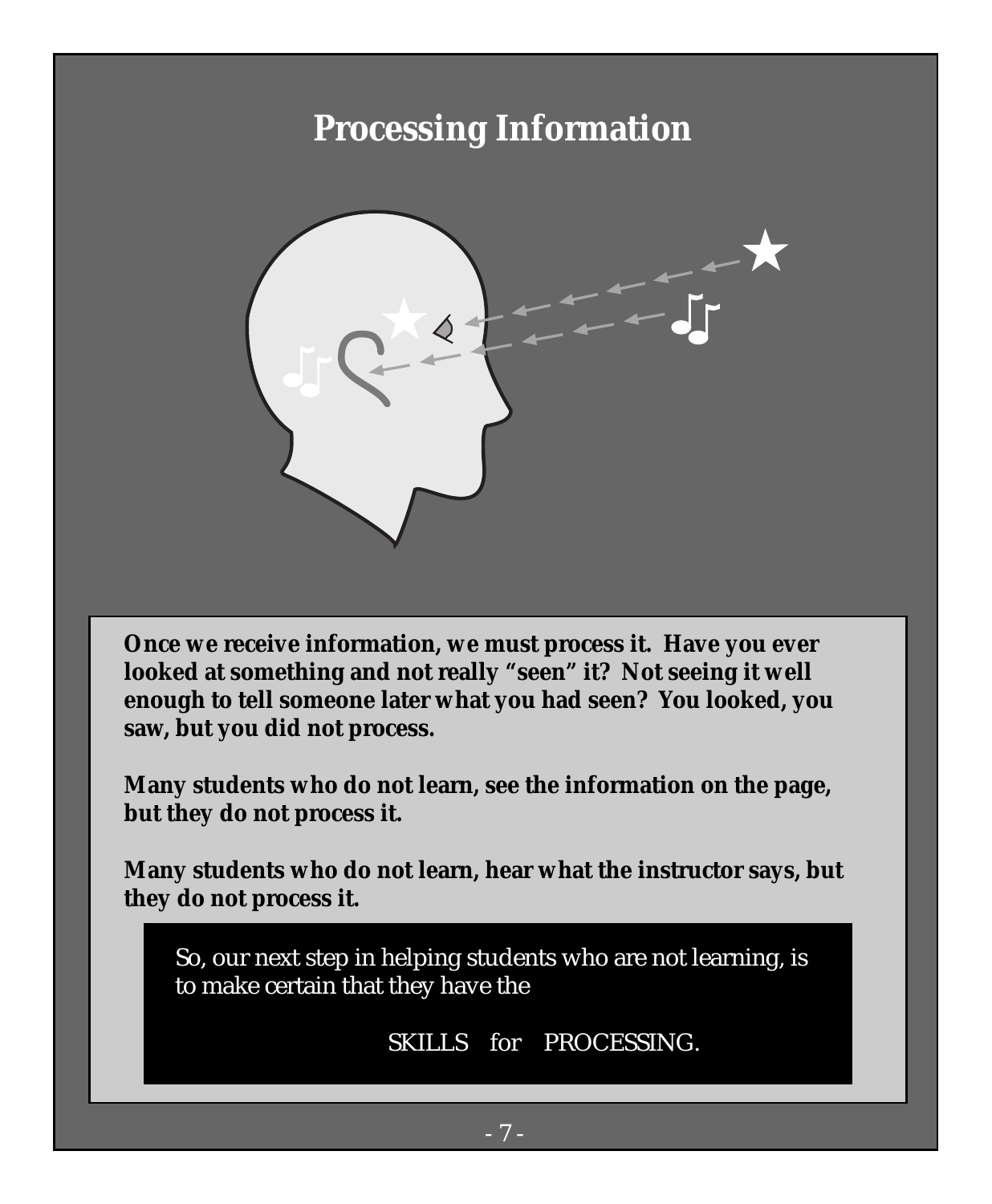## **Assimilating Information**



**Once we receive and process information, we must assimilate it. Have you ever seen or heard a word like "assimilate" and not know what it meant? You have taken the word in, but you did not know what to do with it. In a word, you have not "assimilated" it.**

**Many students who do not learn can receive and process information, but they do not have the abilities necessary to assimilate.**

Our next step in helping students who are not learning, is to make sure that they have the abilities to

#### ASSIMILATE

the information they receive and process.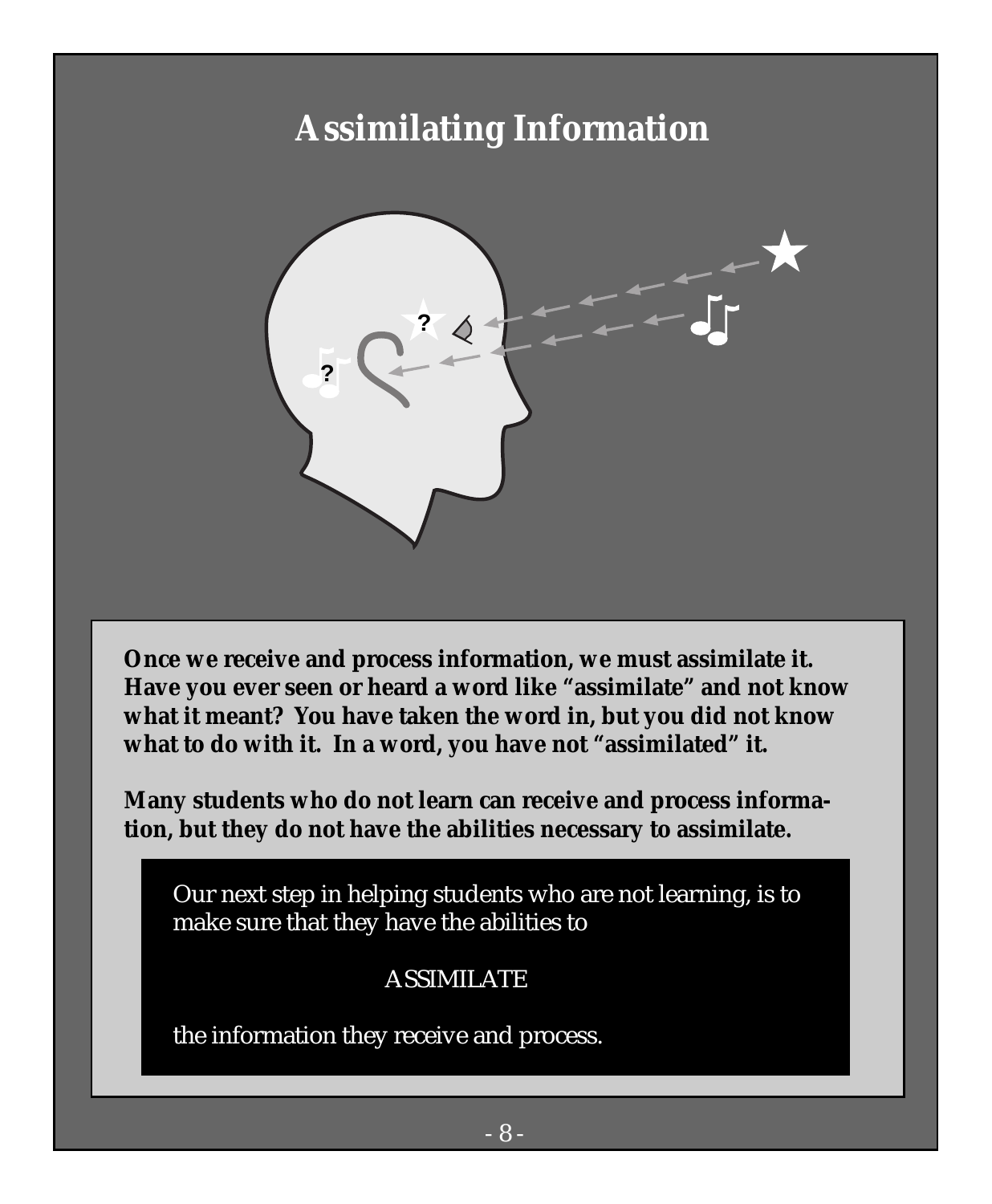## **Assimilating Information—Content Handlers**

**Information is assimilated through "handlers." We use information handlers to understand the information we receive.**

**One important set of handlers deals with the type of information that we take in.**



**Most people have a preference for the type of information they can handle most easily. This is a person's learning style.**

**FIGURAL—architects, surveyors, graphic artists, carpenters**

**SYMBOLIC—programmers, mathematicians, stenographers**

**SEMANTIC—teachers, lawyers, writers, politicians**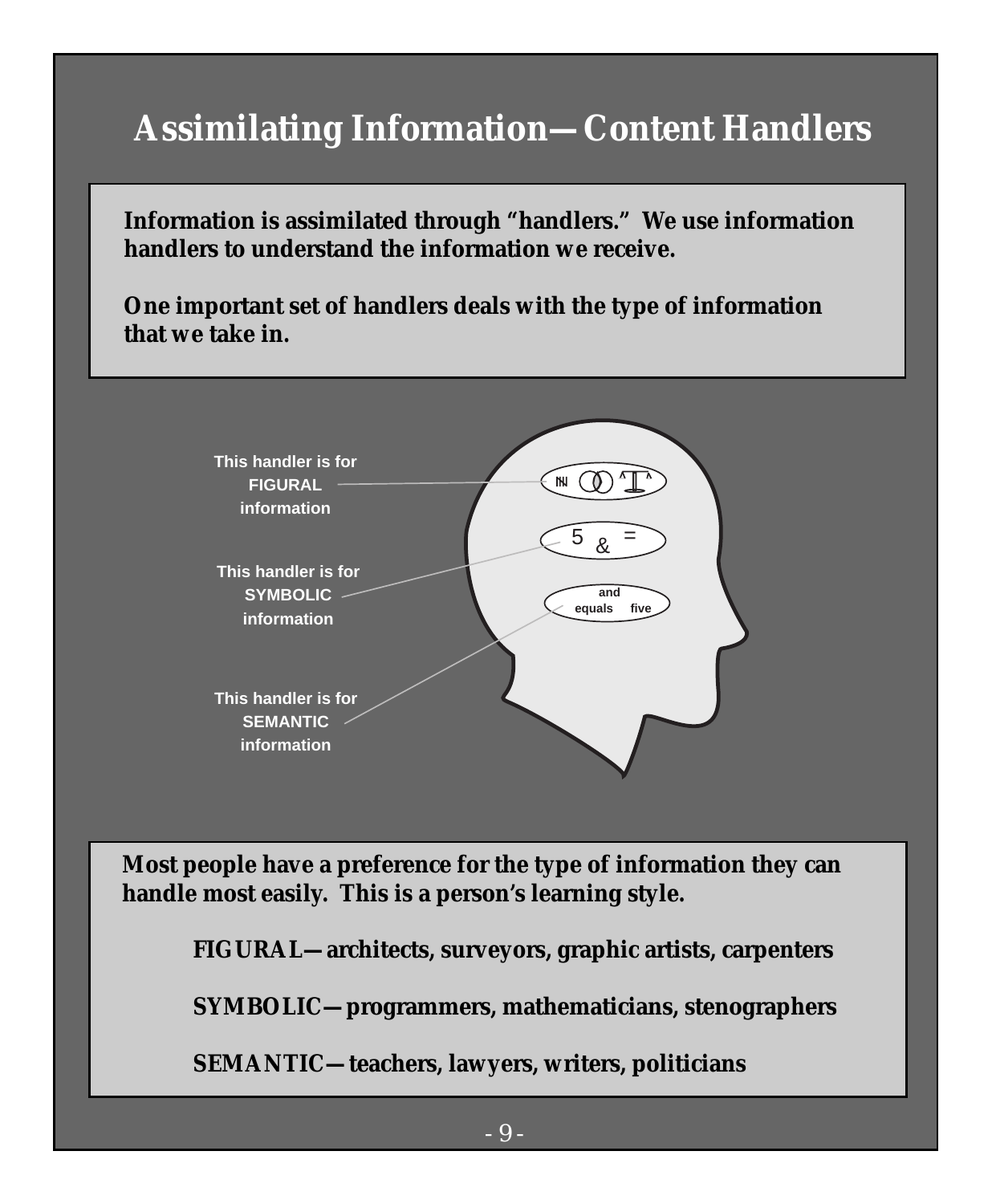## **Learning Style and Learning**

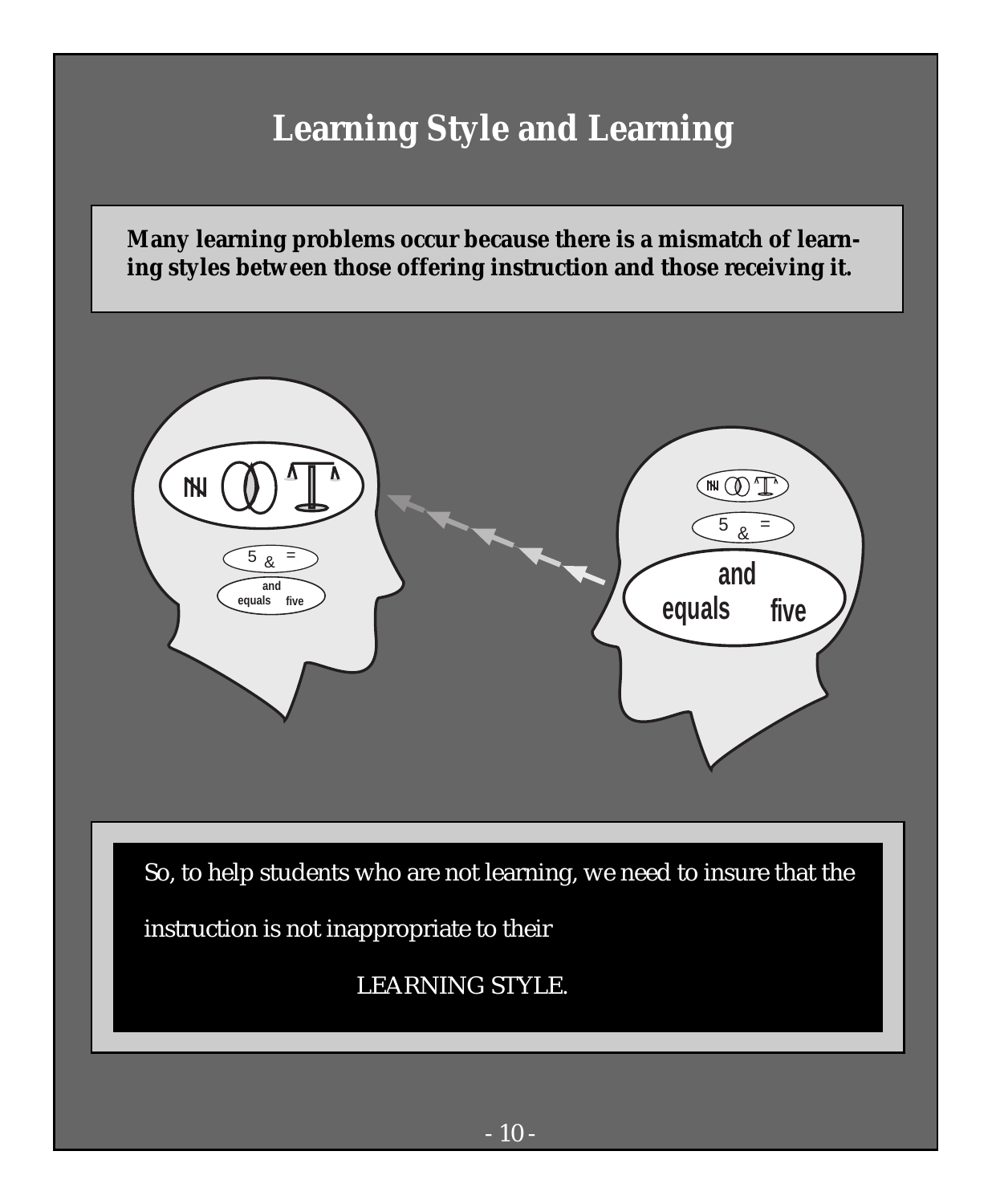## **Assimilating Information—Category Handlers**

**Another important set of handlers deals with how the information will be used.**

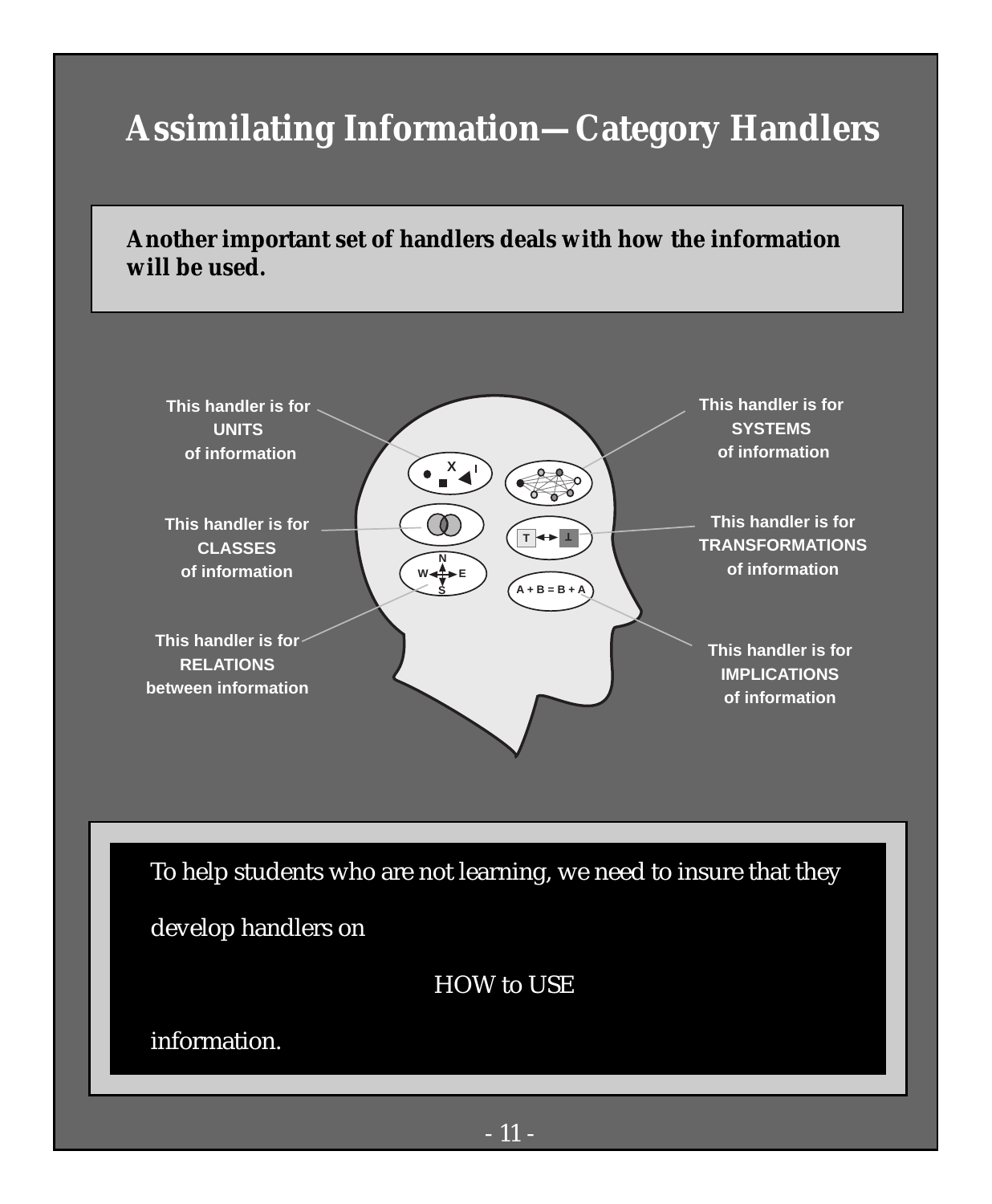## **Storing and Retrieving Information**

**Once we receive information and assimilate it, we need to store it.**

**We have a handler for that, too—it is called "memory."**

**An effective memory is one that can retrieve stored information when it is needed.**



To help students who are not learning, we need to insure that they

develop their

MEMORY.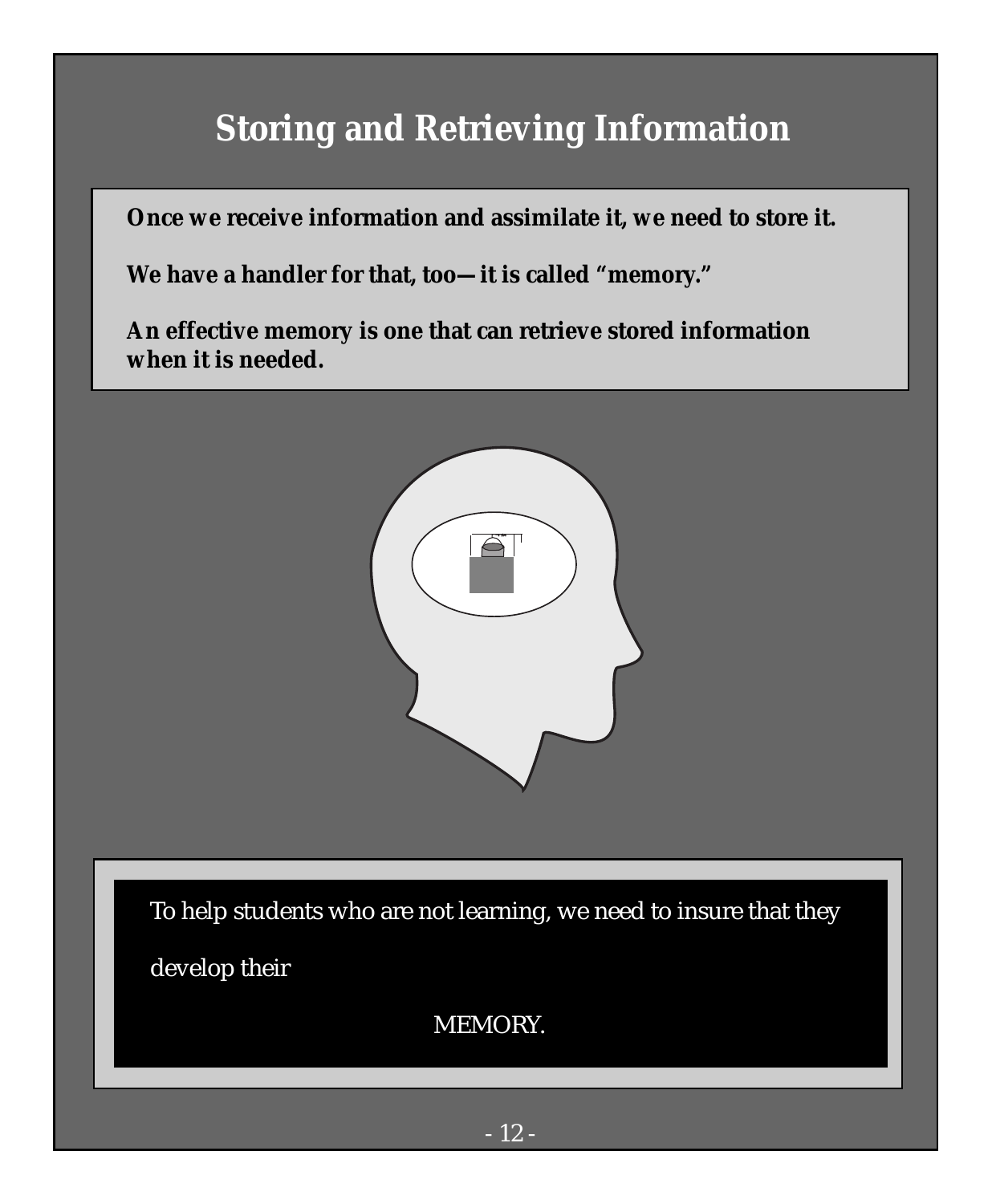### **Using Information**

**We have a number of handlers for using information.**

**We use information to make judgments. We use information to solve problems. We use information to be creative.**



To help students who are not learning, we need to insure that they

develop the handlers for:

JUDGMENT PROBLEM-SOLVING CREATIVITY.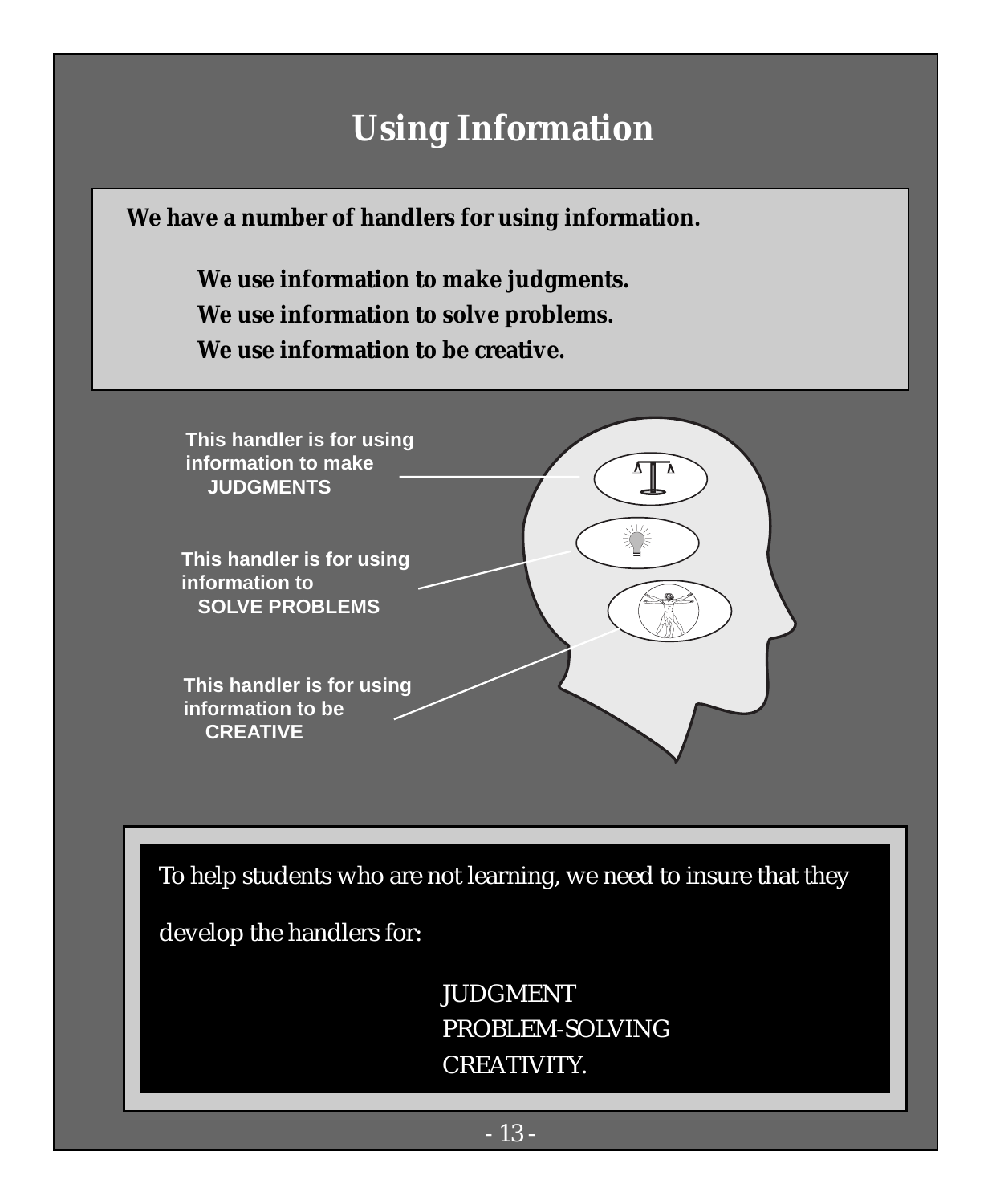# **Helping Students—Finding the Needs**

**The first step in helping students with their abilities to process and assimilate information, is to find their needs.**



To help students who are not learning, we need to find which of these should be further developed.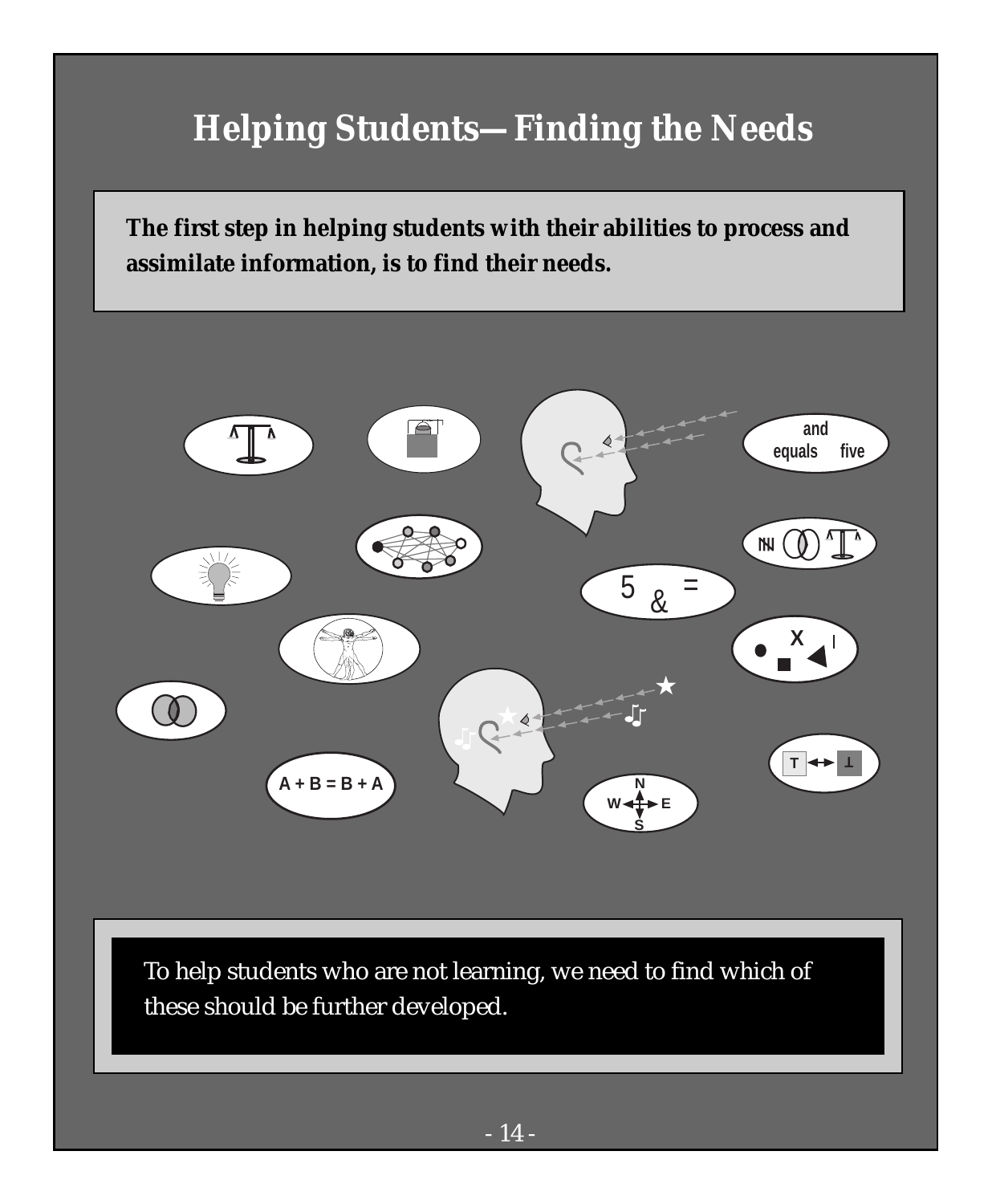## **Helping Students—Finding the Needs**

**How can we tell if a student does not meet some of the requirements of the learning situation?**

**We could ask the students themselves, but they usually don't know the cause of their learning problems.**

**We could observe students, but it takes a highly trained person to identify learning needs.**

**The surest way to identify learning needs is to test for them.**



To help students become better learners, we need to test their learning abilities.

We can test their learning abilities in less than four hours.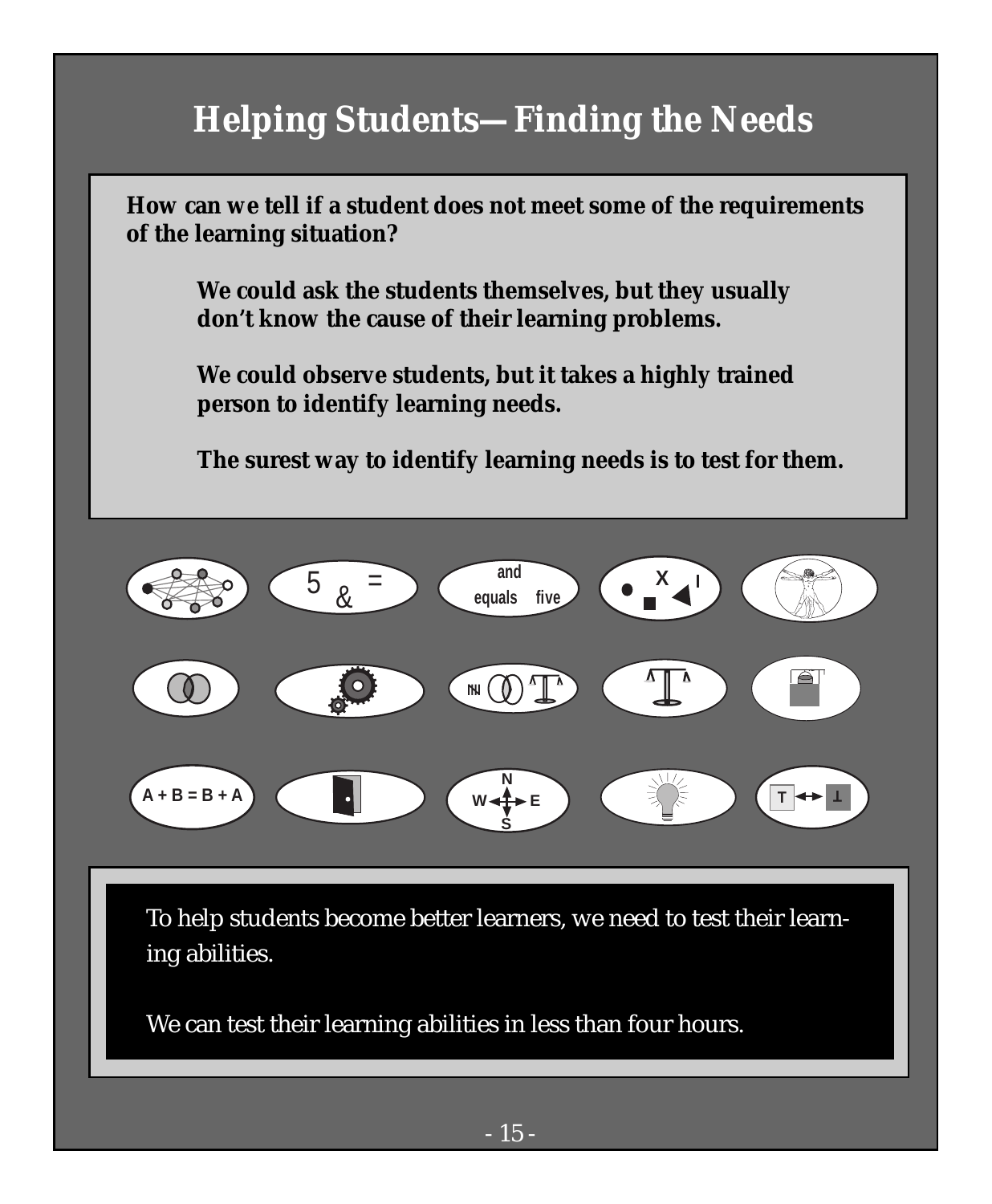## **Helping Students—Finding the Needs**

**Of course, every student has different learning needs. Almost no two are the same.**

**Some students have very few learning needs—their abilities are already well developed.**

**Others have many learning needs—they have many abilities that need development.**



In order to improve learning, we need to know that learning abilities should be developed or improved.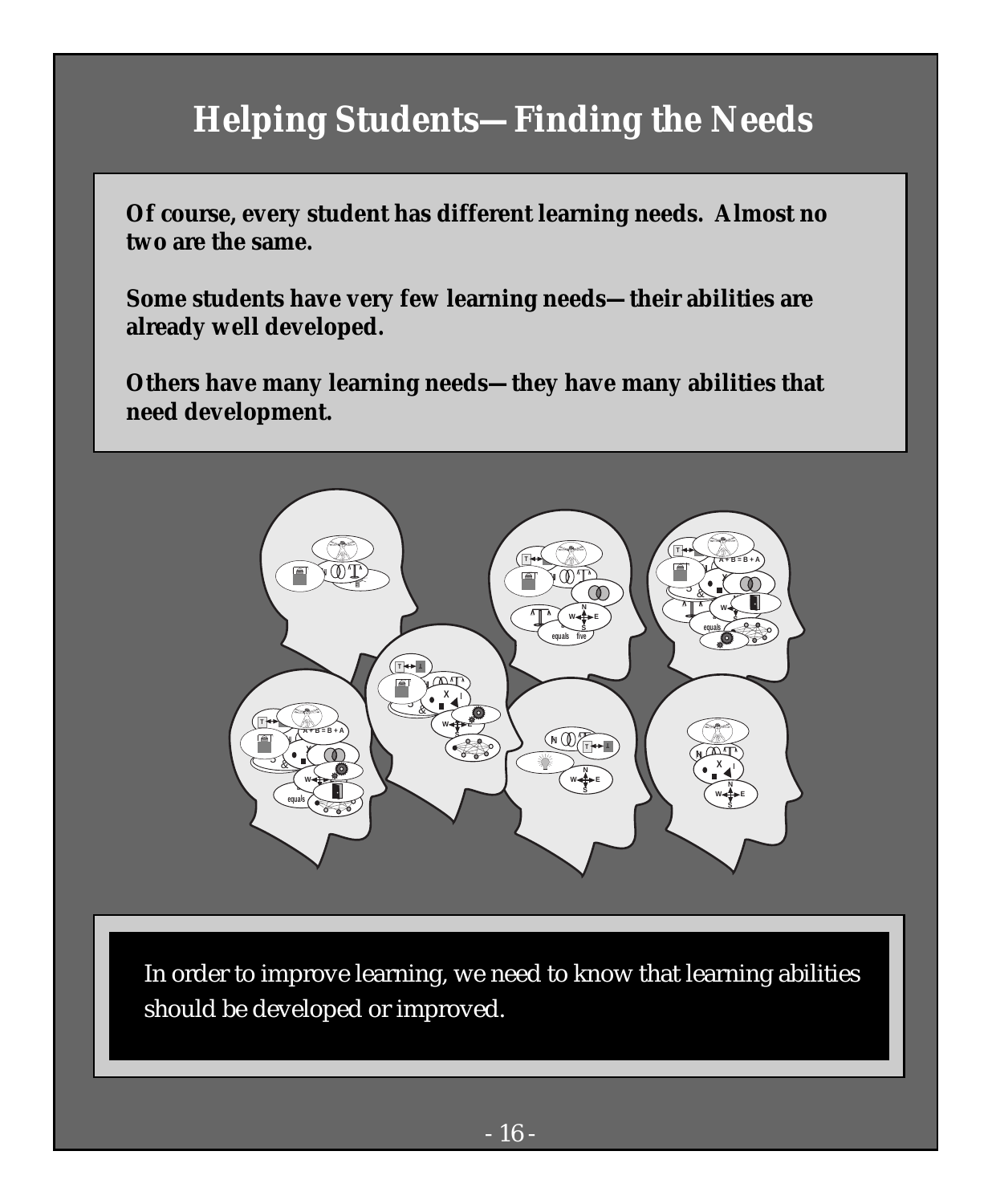#### **Helping Students—Develop Learning Abilities**

**Once we have identified the needs (the learning abilities that need development), we can start the students on a "mental fitness" program.**

**We have exercises that will build these mental muscles.**



Learning abilities can be improved with the proper exercise.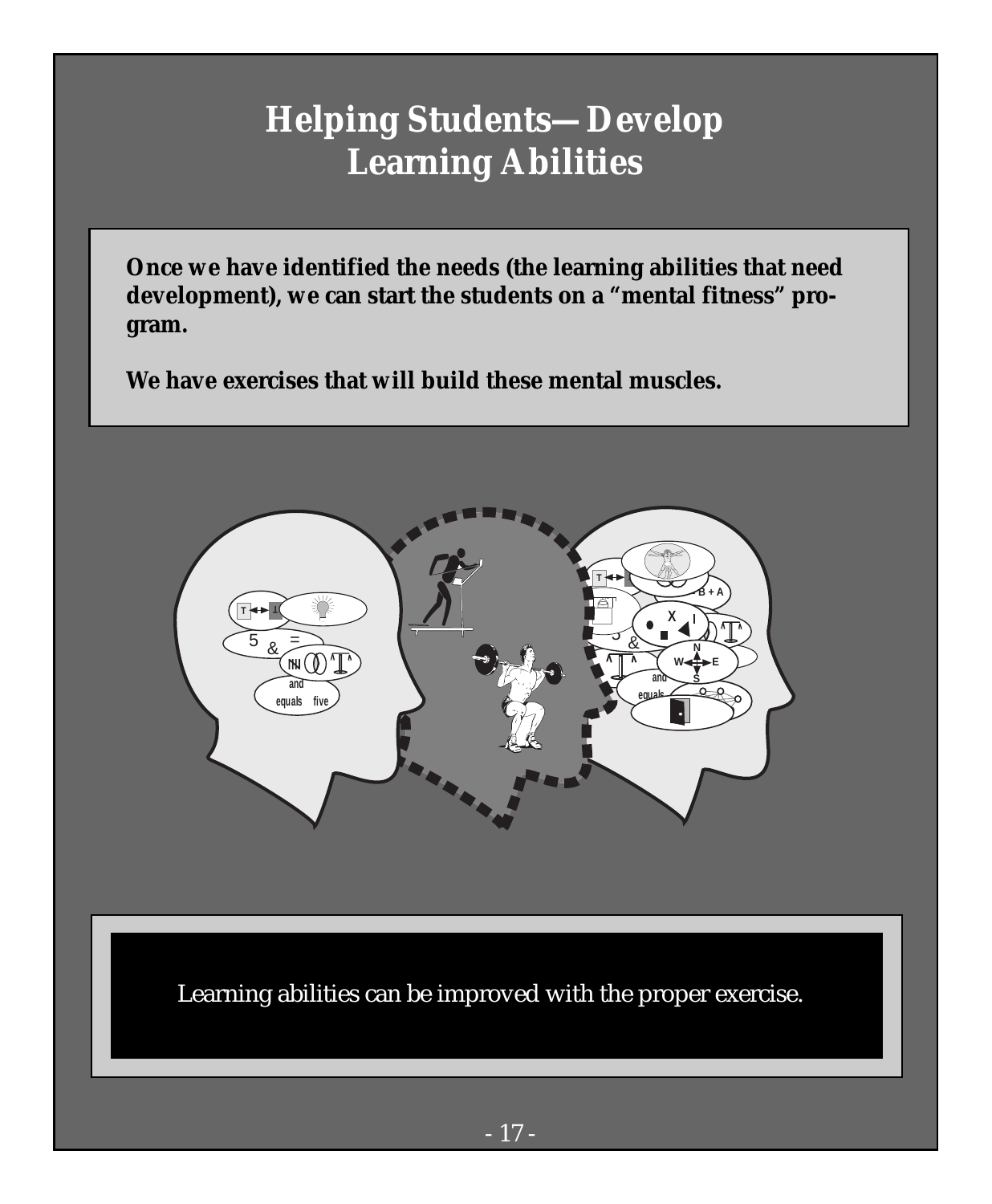## **Helping Students—Develop Learning Abilities**



**So, with the appropriate assessment information, and the appropriate training:**



We can reconnect the student in the learning process.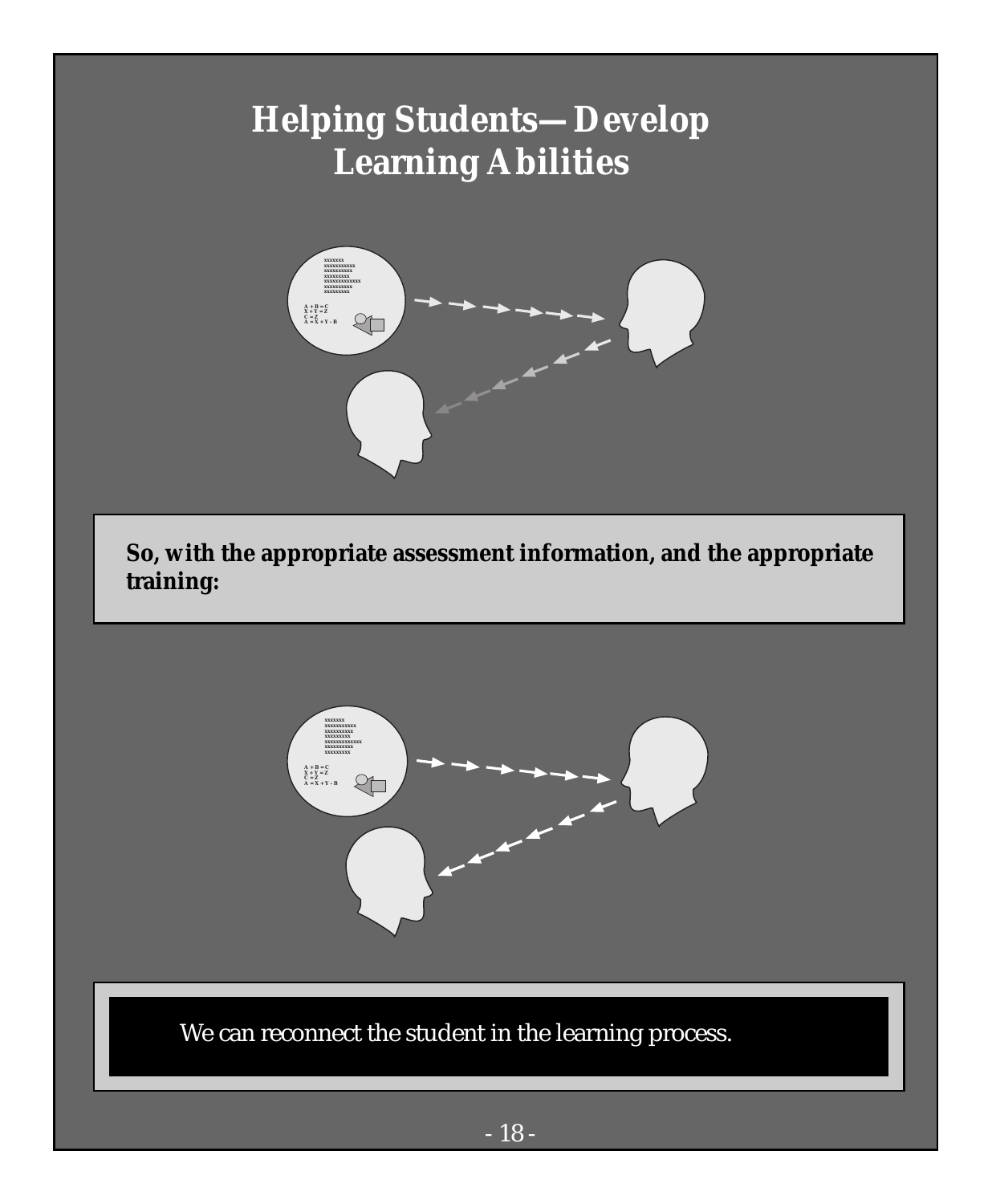## **Preparation for Learning**

**Of course, we do not need to wait for learning problems to occur before we connect the student with the learning process.**

**We can prevent learning failure, if we prepare students for learning.**

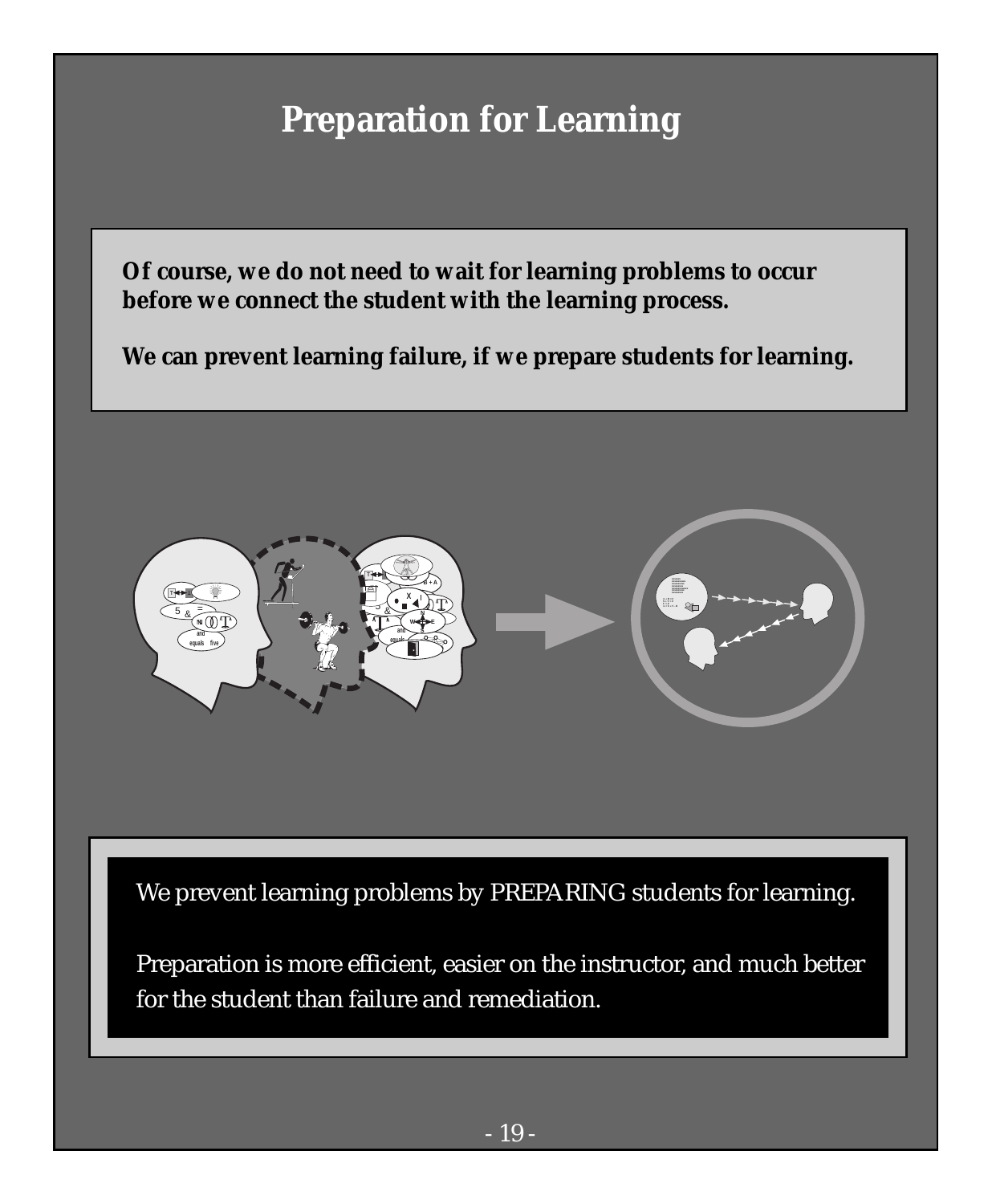## **A Complete SOI/IPP Program**







The

SOI Model School™

offers all of these programs to help students become more

effective learners.



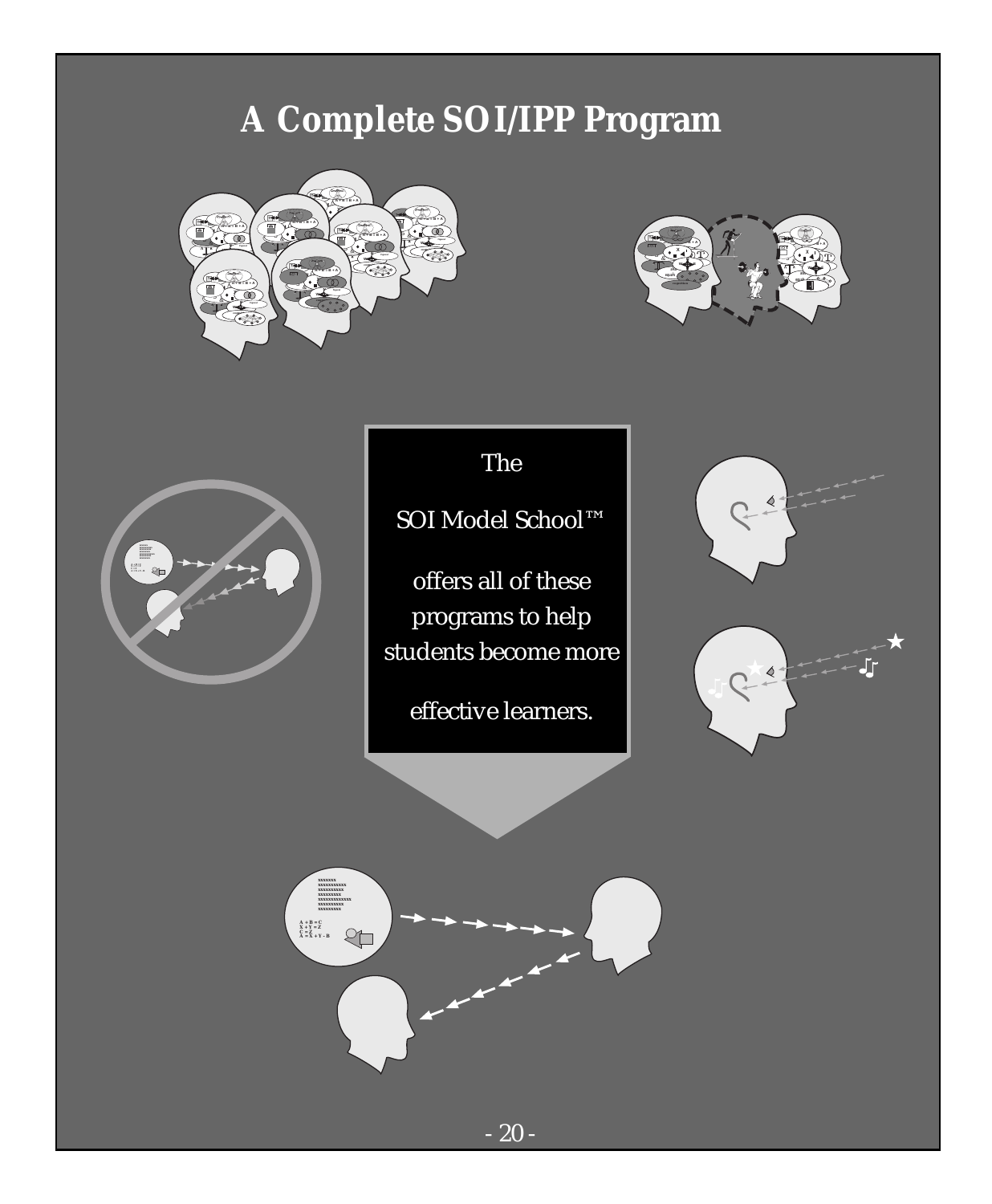The

#### **SOI Model School™**

becomes a

#### **Mental Weight Room**

to prepare students for  **School Success.**